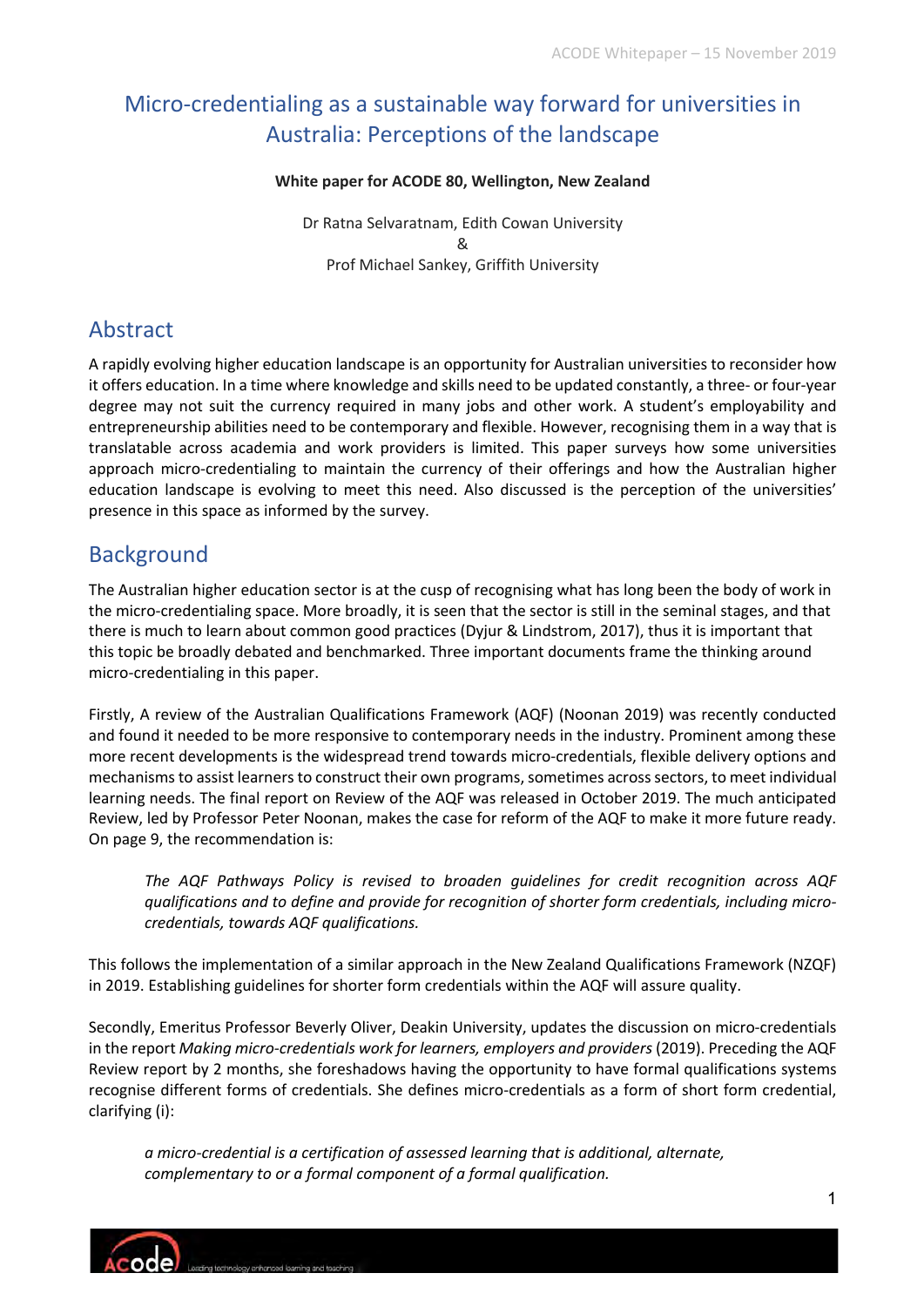She makes the case for more granular, certified learning which builds trust, adds value and is sustainable through a national credit framework, recognising prior learning for mature learners and implementing lifelong learning accounts through digital systems.

The third document framing the thinking for this paper is UNESCO's 2018 report on *Digital credentialing: Implications for the recognition of learning across borders*. It proposes a global reference for recognising and negotiating credentials across digital systems. Learning and technology standards are recognised as critical areas to be addressed for credibility in this endeavour. Hence, contemporary national frameworks, such as proposed in the AQF review, are important quality assurance systems.

### Literature review

One of the foundational papers in the field, within the Australian sector, is again by Beverly Oliver (2016) laying out the concept, disruption and future of micro-credentials. These are linked to  $21<sup>st</sup>$  Century skills that, she argues, are necessary for the workforce of the future, especially in Australia. There are some good examples of micro-credentialing already established in Australian higher education as the following examples illustrate.

The Royal Melbourne Institute of Technology (RMIT) approaches micro-credentialing as a means of certifying smaller attainments of learning than that of a full degree. This insight includes stackable credit, general recognition of prior learning, evidence of graduate attributes and standards-based competencies associated with professional practice. RMIT Creds is available to all enrolled students. They are generally online and selfpaced. Students are awarded a digital badge upon completion.

Deakin & Co, a fully owned private subsidiary of Deakin University, works in the recognition of prior learning space which translates in what they term Professional Practice credentials and awards. These are higher education pathways to Deakin University but also providing vocational education and training. They brand themselves as "workplace learning and recognition specialists".

Other institutions, such as Griffith University already have a micro-credentialing policy and a taxonomy of practice that aligns levels of activity with a multilayered schema of credentials, ranging from, 'for academic credit' to 'recognition of attainment'.

In simple terms there are four main models of micro-credentials currently seen within the Australian sector. These include credentials associated with:

- 1. Post-graduate short courses and programs based on credentialing demonstrated outcomes, or selling recognition of prior learning (RPL);
- 2. Post-graduate courses built-up by undertaking a number of shorter courses for academic credit and stacking those credits to attain a recognised award (usually a Graduate Certificate);
- 3. Under-graduate: where series of short accredited courses may be used to augment a fuller program (typically x4 = 1), that may replace 1 or two courses in a 24 course program. These are typically skill based;
- 4. Under-graduate: non-accredited, or co-curricular courses to demonstrate experience and enhance a student's portfolio with the view to enhancing employability prospects. (Sankey, 2019)

This leads to the current trend in the sector that is seeking to try and contain (chorale) this at a national policy level, one that would formally recognise micro-credentialing. Countries such as New Zealand already recognise micro-credentials. The New Zealand Qualifications Authority (NZQA) will quality assure the learning included in each micro-credential, having incorporated micro-credentials into the overall quality assurance framework. However, in the case of Australia this will need to be aligned in some way with the AQF (Australian Qualifications Framework), which is structured differently to the New Zealand model.

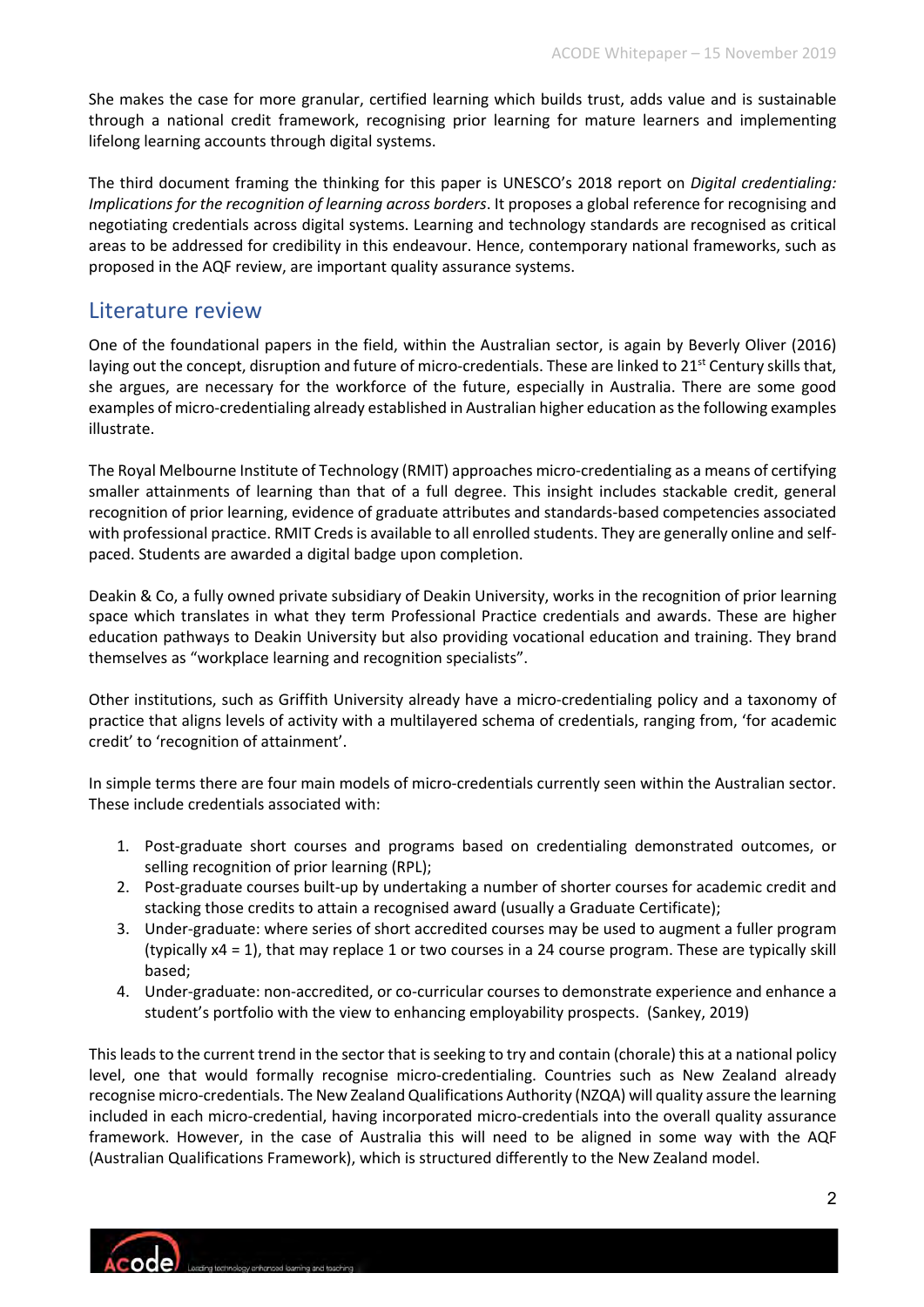There is also a variety of methods to offer micro-credentialing. Universities can adopt unbundled learning pathways to maximise opportunities in the sector. Unbundling is the process of disaggregating educational provision into its granular component parts. With suitable and flexible modes of credentialing, this provides ease of movement, portability, and mobility (Czerniewicz, 2019). However, there needs to be a meaningful way to understand what these varieties of credentials mean for stakeholders such as employers. One way to do that is put forward in a knowledge article in EDUCAUSE (2018) using the Credential Transparency Description Language (CTDL).

The other discussion worth noting is within digital credentialing. In the *Next American Economy's Learning Series*, the Roosevelt Institute (2016) offer guiding principles to navigate this increasingly digital space affording credentialing. Ifenthaler et al (2016) explore digital badging specifically focusing on its technical elements in all levels or learning. Open badges is another discussion on badging, usually linked to learning management systems, with significant literature around it (Liyanagunawardena et al, 2017). Another set of curation focusing mainly on North America is by EdSurge (2018) including the work EdX, a key Massive Open Online Course (MOOC) provider, is doing on their "MicroBachelors" program.

While there are several means to offer micro-credentials, there continues to be the debate on how best to verify these credentials, especially if they are to be portable between institutions and sectors. McArthur (2018) suggests blockchain technology, which is generally defined as "distributed digital ledgers", to be one solution to this. Blockchain technology is regarded as a disruption to the way education is now offered, primarily certified by the institution which offers the award. For example, in Australia and New Zealand, certified digital documents are already offered by all universities using eQuals.

## Methodology

The Australasian Council for Open, Distance and e-Learning (ACODE) is a key organisation in the region promoting technology enhanced learning in higher education. A survey was conducted of its 45 member institutional representatives through its members forum. A call went out to the forum to complete a survey to benchmark the micro-credentialing activities of its universities. The survey itself is on Qualtrics, providing a secure, de-identified environment to capture responses. The survey was conducted by 2 ACODE members who are the authors of this paper. The authors are also supported by the Australasian Society for Computers in Learning in Tertiary Education (ASCILITE) as part of a mentorship project by the organisation. In total 37 institutions are represented in the results, representing 35 member universities and 2 member private providers.

As the name suggests, ACODE is an Australasian Council and so the results cover this region, with 29 Australian institutions, 7 New Zealand institutions and 1 institution from Fiji participating.

### **Discussion**

Respondents were asked a series of seven questions to ascertain the level of micro-credentialing work at their institutions of higher learning. It was also important to gauge the level of awareness the participants have of their university's work in the space.

When asked if their university had a micro-credentialing policy, 22% responded confidently that there was and 65% were confident there was not (Figure 1). Interestingly the rest were unsure. This is not unusual considering many universities are considering micro-credentialing but have not necessarily enacted a policy.

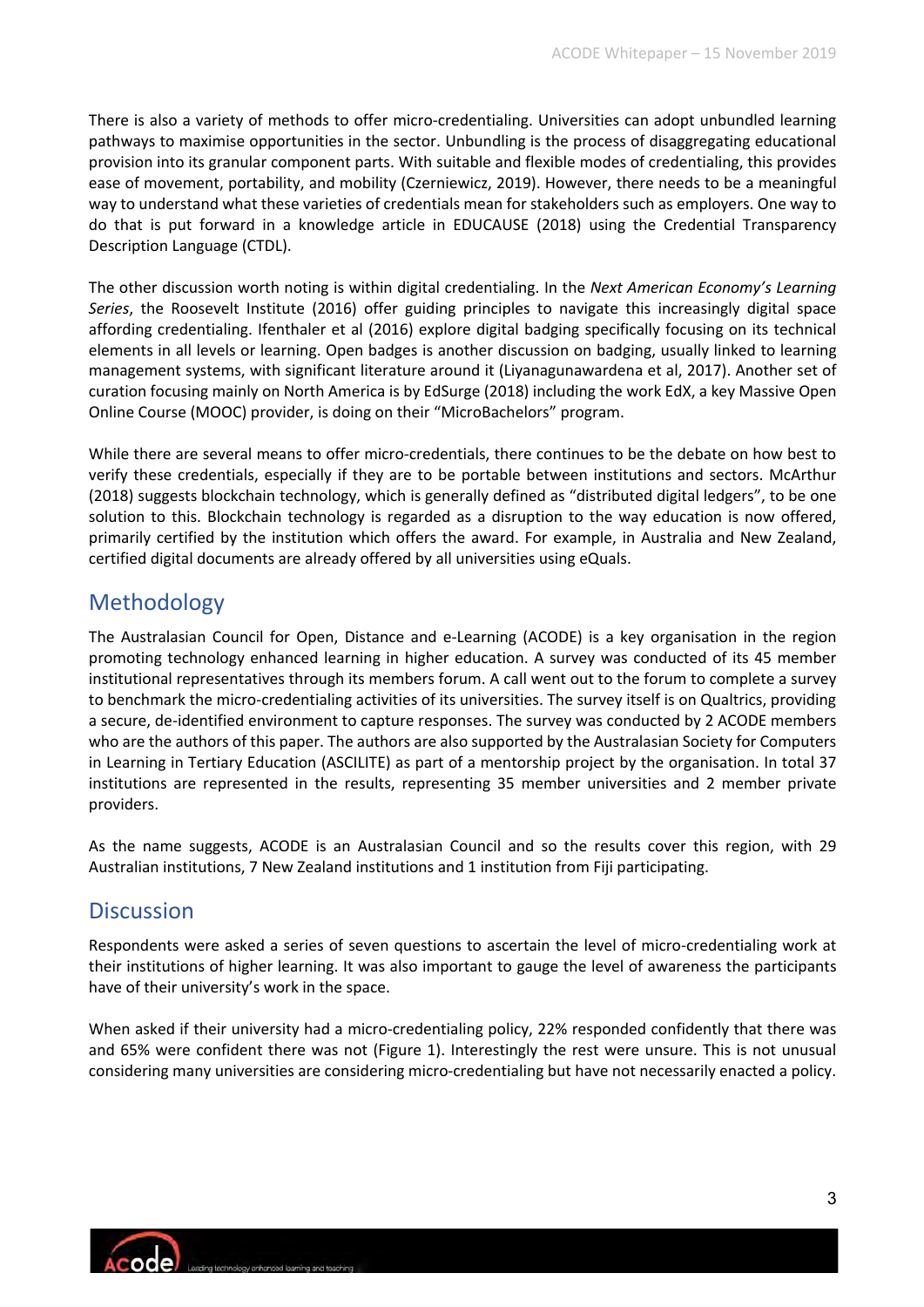|    | 22% | 8   |  |  |    |  |
|----|-----|-----|--|--|----|--|
| B% |     |     |  |  |    |  |
|    |     |     |  |  |    |  |
|    |     |     |  |  |    |  |
|    |     | 65% |  |  |    |  |
|    |     |     |  |  | 24 |  |

Figure 1: Universities with micro-credentialing policy

Figure 2 shows the responses to the question whether universities have an approved matrix of levels of badges that will be offered for a particular level of learning, that may or may not be aligned with the AQF. Interestingly, most respondents were confident that their universities did not have such a matrix. This would likely indicate that it is still a maturing space for micro-credentialing. It is linked to the previous response on policy whereas a lack of policy would mean such a matrix is unlikely to exist.



Figure 2: Universities with an approved matrix of badge levels

Respondents were also asked if their universities used a credentialing engine. The percentage of responses, depicted in Figure 3, are close to those in Figure 1. This may again indicate that the use of credentialing engines are also perceived as being far along the micro-credentialing journey than universities are at present.



Figure 3: Universities using a credentialing engine

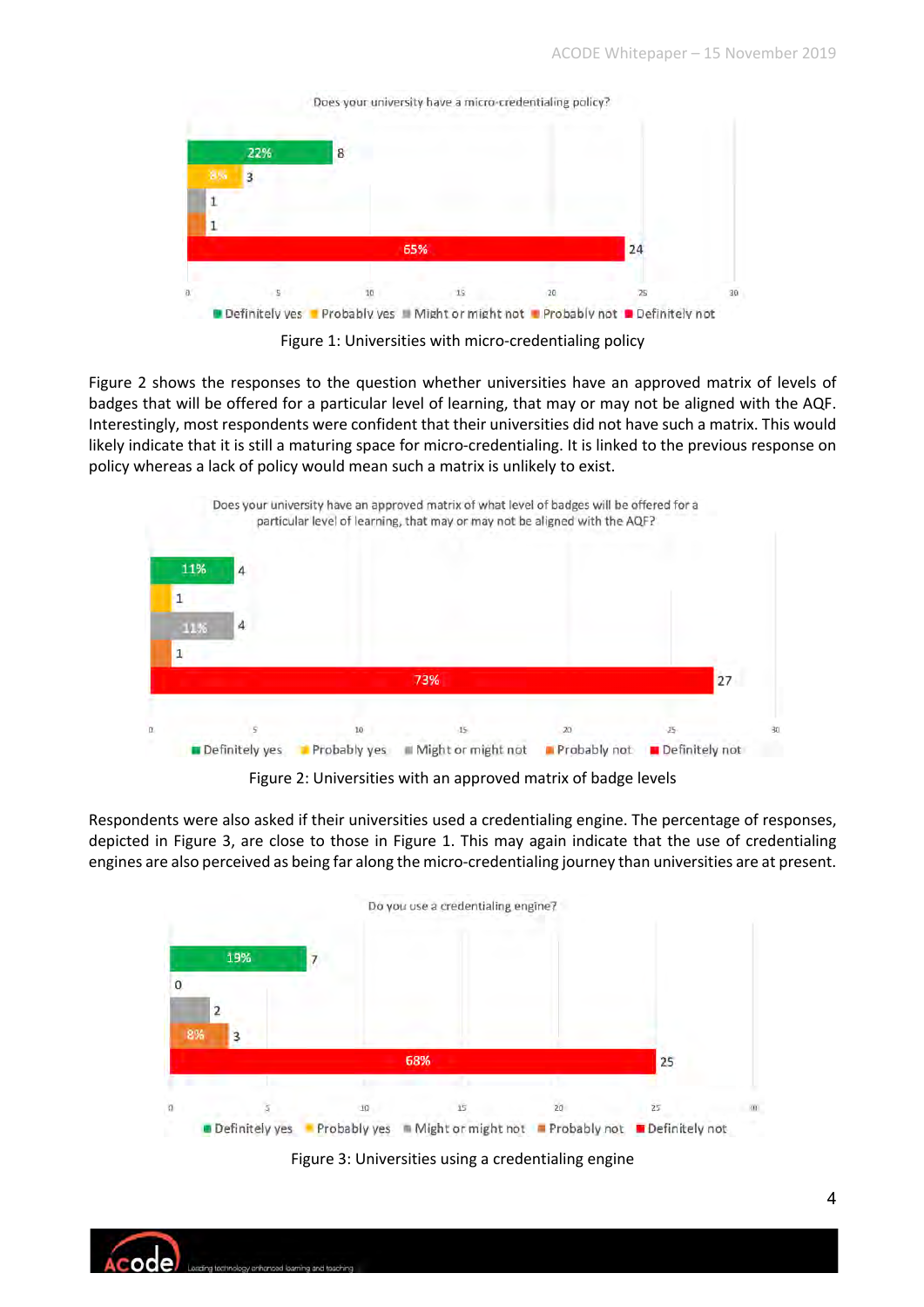The most credentialing engines reported to be used were:

- Credly x 3
- Badgr x 2
- Acclaim x 1
- Accredible x 1

A simple but insightful question was the state of adoption of micro-credentialing at universities, depicted in Figure 4. 73% responded that it was still developing but none thought it was yet mature. This indicates institutions have at least an awareness of this effort.



Figure 4: Status of adoption of micro-credentialing

Figure 5 shows most respondents indicated their institutions already are or planning to micro-credential short courses followed by postgraduate courses. This is likely as short courses are low-hanging fruit that can be credentialed into an award pathway. Undergraduate courses will need to consider the student experience transitioning into higher education and may explain why institutions may be reluctant to micro-credential these courses for now.



Figure 5: What institutions micro-credential or plan to

Respondents were also asked qualitative feedback on professional development offered at their institutions that are currently or potentially micro-credentialed. In summary, 14 respondents could identify professional development that are credentialed. 22 respondents, the majority, responded that there was nothing happening in the space right now. However, this included 9 responses that indicate there is some plan for professional development in their institution to be micro-credentialed.

Finally, respondents were asked to explain if and how micro-credentials are being used for student credit and/or staff development. The responses are varied. In the main, however, professional development is where institutions seem to be using micro-credentialing. Other uses include recognition of prior learning,

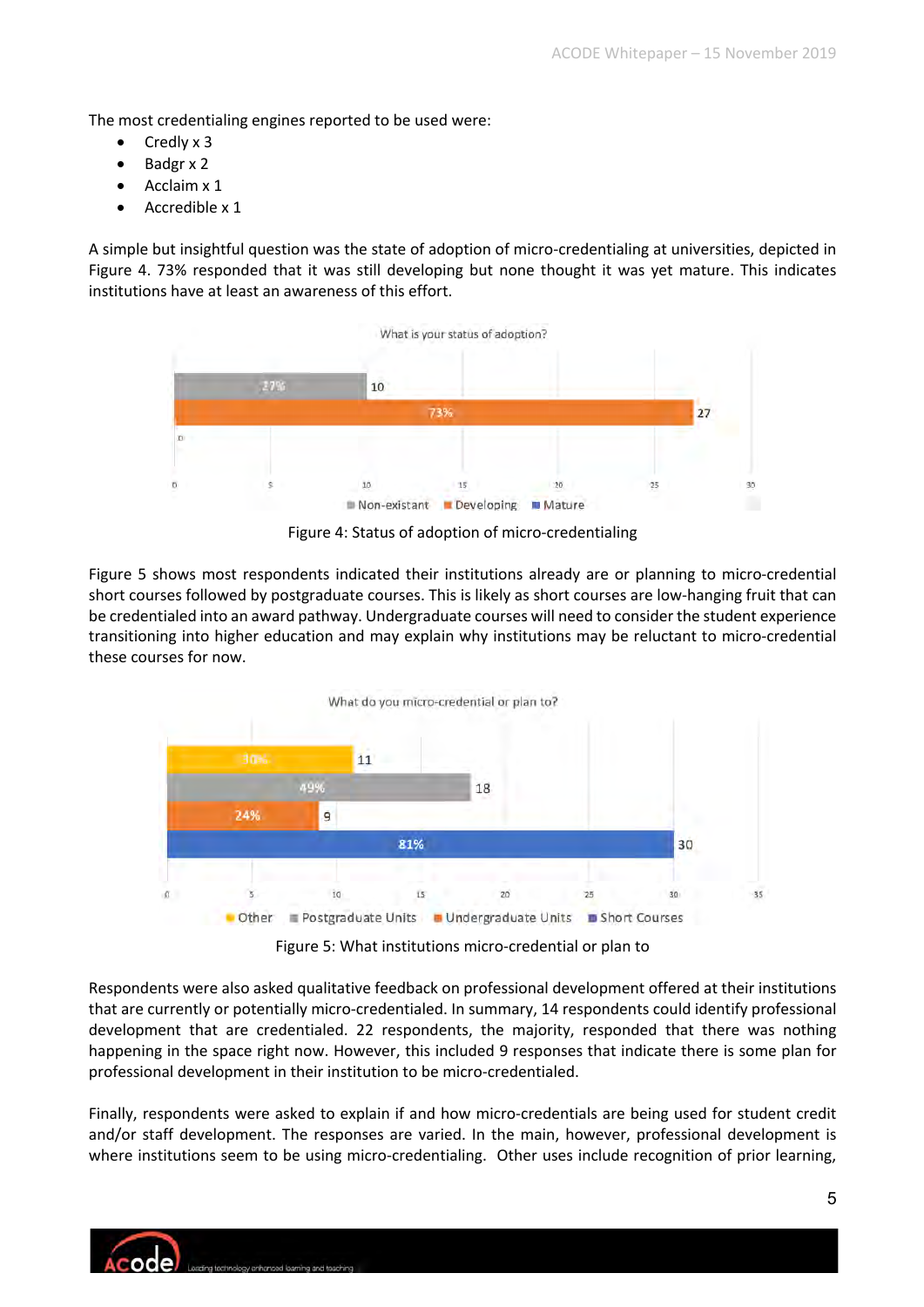graduate diplomas, as a pathway to an award, degree enhancement, undergraduate digital fluency and graduate attributes.

## Next Steps

There is a need to extend this research formally to inform institutions to meet the recommendations in the AQF review around micro-credentialing and the global trends in this space. This survey was undertaken within the ACODE network, but not all institutions in Australasia are a part of this Council. Furthermore, there are a small number of ACODE member institutions that have not completed this survey. It would also be good to extend this survey to these institutions. This will provide an even more robust picture of the current state of micro-credentialing in the Australasian sector.

# Conclusion

Micro-credentialing is growing significantly in Australian higher education institutions. Most institutions already have presence in the space or are planning to do so. The review of the Australian Qualifications Framework recommends the recognition of micro-credentials. This provides the additional impetus for institutions to consider micro-credentialing. The low-hanging fruits would be short courses and postgraduate programs. An area for higher education institutions to work on would be to have policies to govern this work in their institutions and to formalise micro-credentialing.